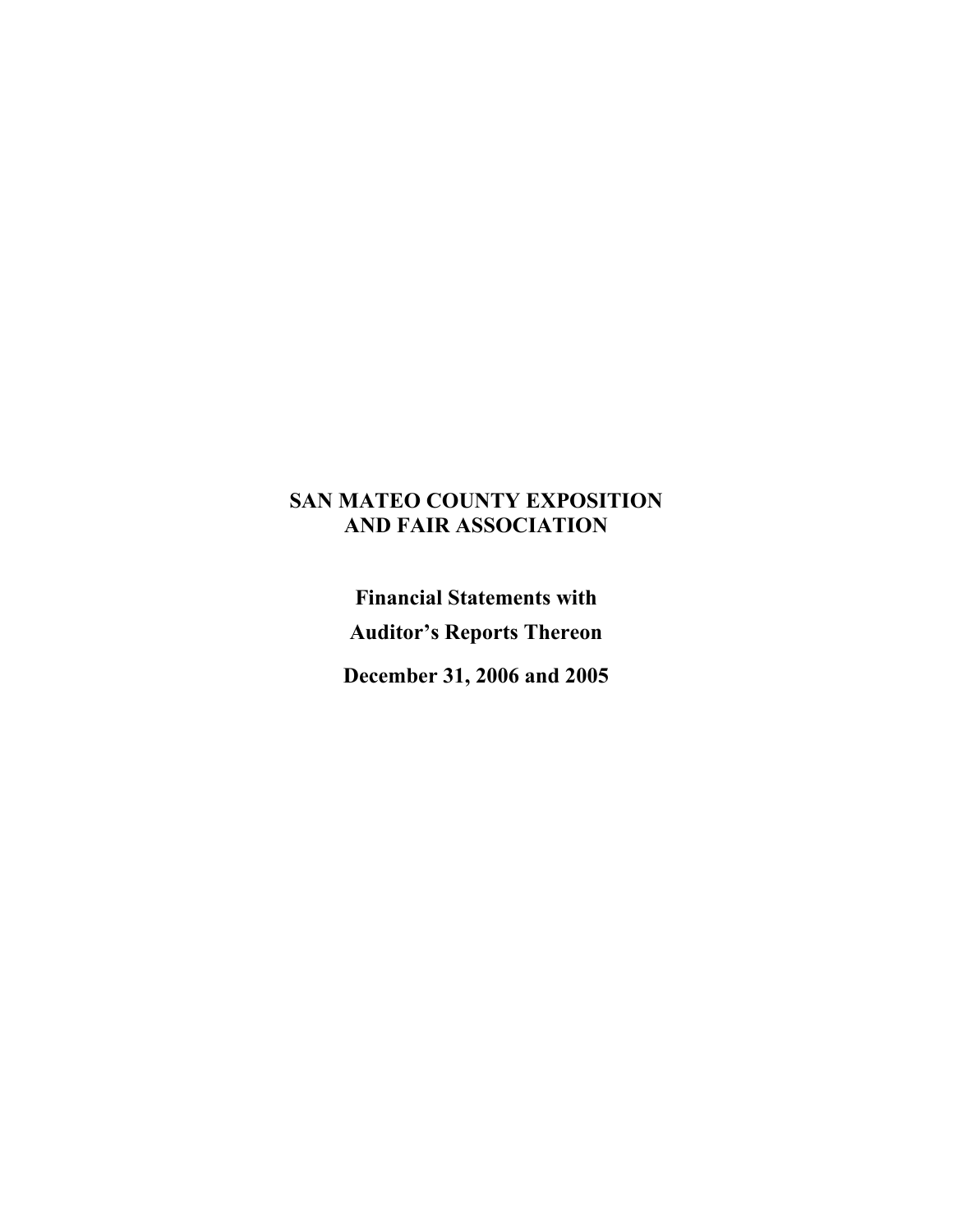## **SAN MATEO COUNTY EXPOSITION AND FAIR ASSOCIATION**

# **December 31, 2006 and 2005**

# TABLE OF CONTENTS

| <b>Basic Financial Statements:</b> |      |
|------------------------------------|------|
|                                    |      |
| Statements of Revenues, Expenses,  |      |
|                                    |      |
|                                    | 8-14 |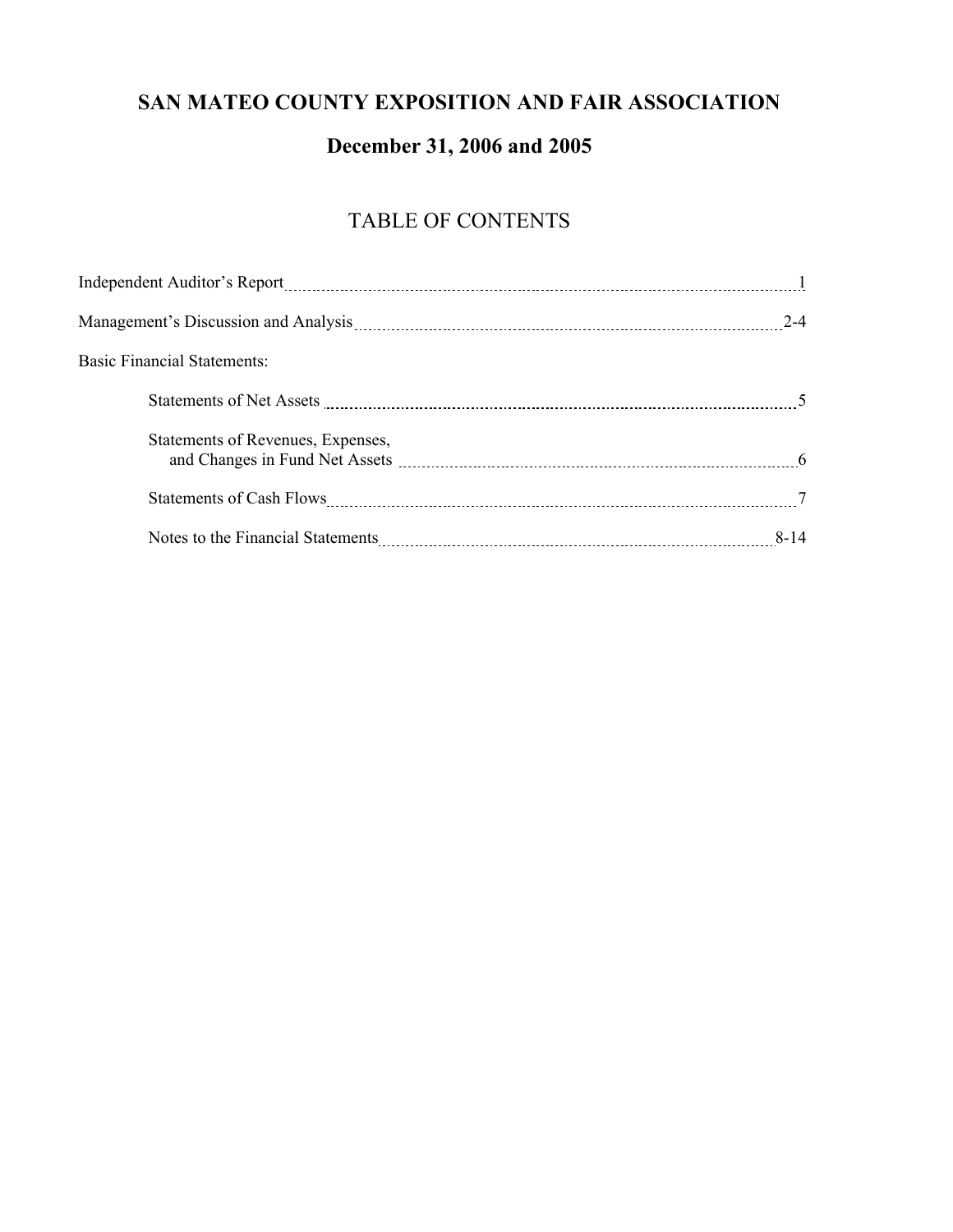

Independent Auditor's Report

To the Board of Directors San Mateo County Exposition and Fair Association

We have audited the accompanying statements of net assets of the San Mateo County Exposition and Fair Association as of December 31, 2006 and 2005, and the related statements of revenues, expenses and changes in fund net assets and cash flows for the years then ended. These financial statements are the responsibility of the Association's management. Our responsibility is to express an opinion on these financial statements based on our audits.

We conducted our audits in accordance with auditing standards generally accepted in the United States of America and the standards applicable to financial audits contained in Government Auditing Standards, issued by the Comptroller General of the United States. Those standards require that we plan and perform the audit to obtain reasonable assurance about whether the financial statements are free of material misstatement. An audit includes examining, on a test basis, evidence supporting the amounts and disclosures in the financial statements. An audit also includes assessing the accounting principles used and significant estimates made by management, as well as evaluating the overall financial statement presentation. We believe that our audits provide a reasonable basis for our opinions.

In our opinion, the financial statements referred to above present fairly, in all material respects, the respective financial position of the Association as of December 31, 2006 and 2005, and the respective changes in financial position and its cash flows for the years then ended in conformity with accounting principles generally accepted in the United States of America.

In accordance with *Government Auditing Standards*, we have issued our report dated June 4, 2007 on our consideration of the Association's internal control over financial reporting and on our tests of its compliance with certain provisions of laws, regulations, contracts, and grant agreements and other matters. The purpose of that report is to describe the scope of our testing of internal control over financial reporting and compliance and the results of that testing, and not to provide an opinion on the internal control over financial reporting or on compliance. That report is an integral part of an audit performed in accordance with Government Auditing Standards and should be considered in assessing the results of our audit.

The Management's Discussion and Analysis on pages 2 through 4 is not a required part of the basic financial statements but is supplementary information required by accounting principles generally accepted in the United States. We have applied certain limited procedures, which consisted principally of inquiries of management regarding the methods of measurement and presentation of the required supplementary information. However, we did not audit the information and express no opinion on it.

County of San Mateo Controller

Redwood City, California June 4, 2007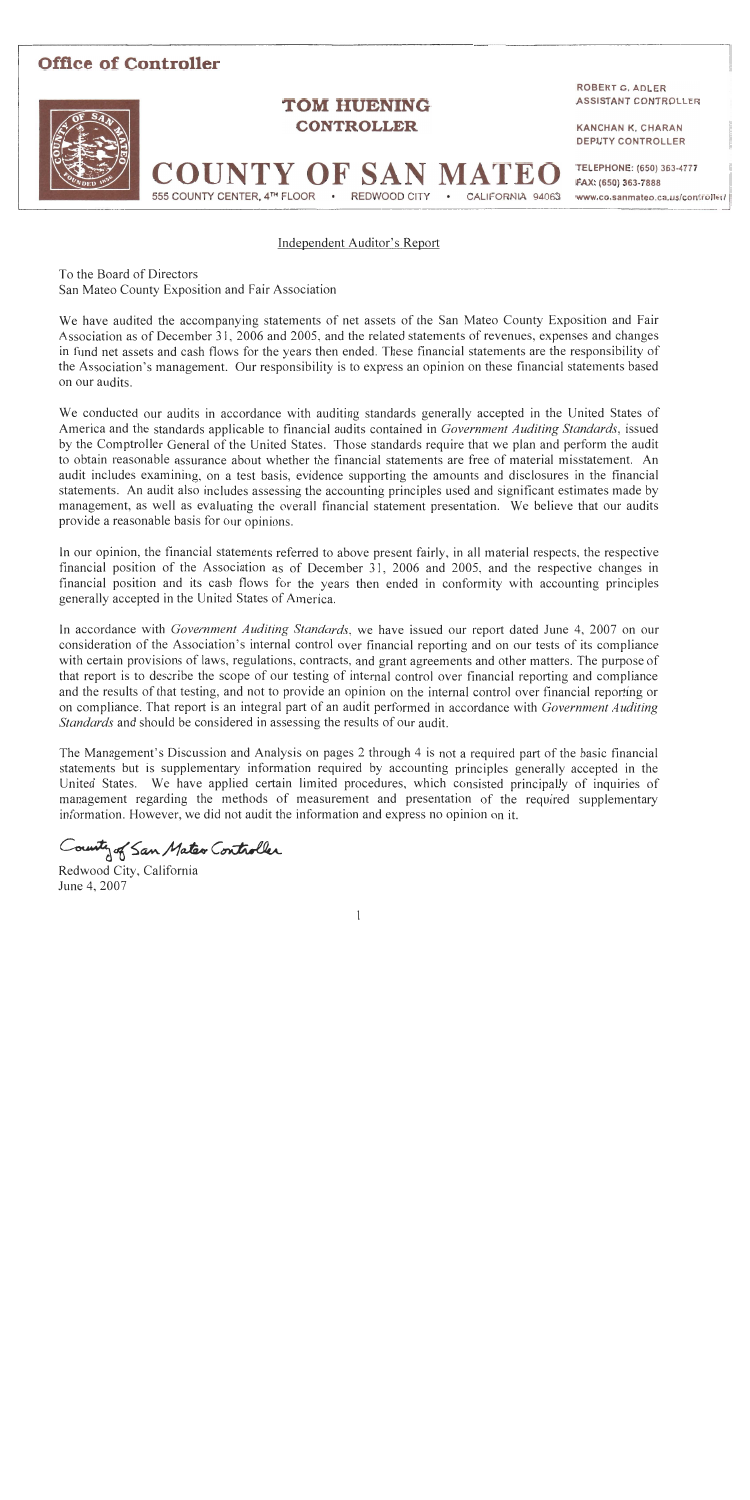## **San Mateo County Exposition and Fair Association**

## **MANAGEMENT'S DISCUSSION AND ANALYSIS**

As management of the San Mateo County Exposition and Fair Association (Association), we offer our readers of the Association's financial statements this narrative overview and analysis of its financial activities for the fiscal year ended December 31, 2006. We encourage readers to consider the information presented here in conjunction with the basic financial statements and related notes.

## **Financial Highlights**

- The Association's total net assets as of December 31, 2006 amounted to \$2,408,743, an increase of \$1,174,143 from prior year. The increase in net assets was mostly due to a decrease in spending on capital improvements in the current year compared to prior year.
- Most of the \$2,408,743 in net assets was comprised of surplus cash and the investment in capital assets.
- The Association received \$329,330 from the City of San Mateo Redevelopment Agency and \$50,000 from California Construction Authority during the fiscal year ended December 31, 2006 for the financing of capital improvements.
- Total operating revenue for the year, amounted to \$5,033,053 and were comprised of fair revenue of \$1,444486; rental revenue of \$3,046,519; horse racing revenue of \$513,458 and other revenue of \$28,590.

## **Overview of the Financial Statements**

This discussion and analysis are intended to serve as an introduction to the Association's basic financial statements.

As required by accounting principles, the financial transactions of the Association are accounted for in an enterprise fund. An enterprise fund is used to account for operations financed and operated in a manner similar to private business enterprises, where the intent of the governing body is to have the costs of providing goods or services to the general public be financed primarily through user charges and where the periodic determination of net income is appropriate for accountability, management control, or other purposes.

The *statements of net assets* on page 5 present information on the Association's assets and liabilities, with the difference reported as net assets. Changes in net assets over time provide an indicator of whether the financial position of the Association is improving or deteriorating. When both restricted and unrestricted net assets are available for the same purpose, the Association uses restricted assets only after unrestricted assets are depleted.

The *statements of revenues, expenses and changes in fund net assets* on page 6 report how the Association's net assets changed during the most recent fiscal years. Changes in net assets are reported as soon as underlying events occur, regardless of the timing of the related cash flows. Thus, some revenues and expenses reported in this statement may result in cash flows only in future periods.

The *notes to the financial statements* on pages 8 through 14 provide additional information that is essential to the full understanding of the data provided in the financial statements.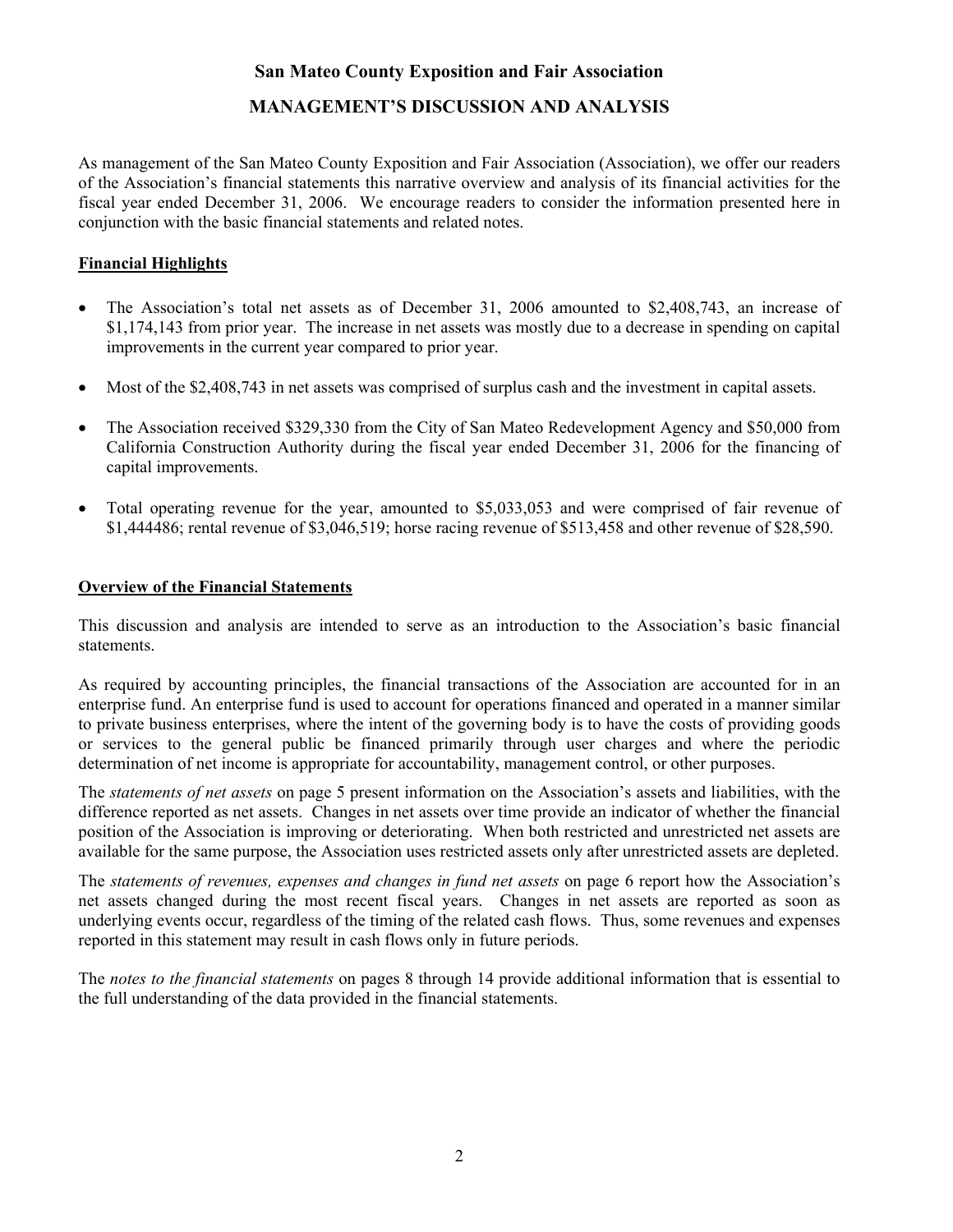# **San Mateo County Exposition and Fair Association MANAGEMENT'S DISCUSSION AND ANALYSIS**

## **Financial Analysis**

### **Net Assets**

| <b>Net Assets</b>               | 2006            | 2005           | 2004           |
|---------------------------------|-----------------|----------------|----------------|
| Current and other assets        | \$<br>2.374.365 | 1.632.114<br>S | 2.229.644<br>S |
| Capital equipment, net          | 855.021         | 944.803        | 309.186        |
| <b>Total Assets</b>             | 3.229.386       | 2.576.917      | 2.538.830      |
| Current and other liabilities   | 685.024         | 1.236.724      | 1.212.866      |
| Noncurrent liabilities          | 135.619         | 105.593        | 70.306         |
| Total Liabilities               | 820.643         | 1.342.317      | 1.283.172      |
| Total Net Assets - Unrestricted | S<br>2,408,743  | 1,234,600<br>S | S<br>1,255,658 |

• Total assets stand at \$3,229,386, an increase of \$652,469 or 25% compared to the previous fiscal year. There was a large increase in cash of \$556,667 and accounts receivable-general increased \$134,735. Changes in the other asset account balances were relatively less significant.

• Total liabilities decreased \$521,674 or 39% between fiscal years to \$820,643. The decrease is due mainly to a decrease in deferred funding of \$682,297 offset by increases in the other liability balances.

| <b>Changes in Net Assets</b>               | 2006             | 2005             | 2004            |
|--------------------------------------------|------------------|------------------|-----------------|
| Revenues and Other Financing Sources:      |                  |                  |                 |
| Fair revenues                              | \$.<br>1,444,486 | 1,359,628<br>\$. | 1,136,205<br>\$ |
| Rental revenues                            | 3,046,519        | 2,328,600        | 2,669,933       |
| Horse racing                               | 513,458          | 547,797          | 291,213         |
| Supports – Contributions                   | 1,288,077        | 1,733,896        | 656,487         |
| Investment earnings                        | 29,992           | 30,605           | 16,121          |
| Securities Lending Income                  | 7,525            | 2,155            | 2,067           |
| Other Income                               | 28,590           | 23,279           | 41,853          |
| Total Revenues and Other Financing Sources | 6,358,647        | 6,025,960        | 4,813,879       |
| Expenses and Other Financing Uses:         |                  |                  |                 |
| Salaries & Benefits                        | 2,048,016        | 1,912,753        | 1,770,638       |
| General Operating Expenses                 | 2,769,455        | 2,367,661        | 2,359,947       |
| Securities Lending Expense                 | 7,283            | 2,004            | 1,787           |
| Capital Expenditures - County Improvements | 190,352          | 1,591,244        | 363,338         |
| Depreciation Expense                       | 169,398          | 173,356          | 47,832          |
| Total Expenses and Other Financing Uses    | 5,184,504        | 6,047,018        | 4,543,542       |
| Change in Net Assets                       | 1,174,143        | (21,058)         | 270,337         |
| Net Assets - January 1                     | 1,234,600        | 1,255,658        | 985,321         |
| Net Assets - December 31                   | 2,408,743<br>S   | \$<br>1,234,600  | 1,255,658<br>S  |

**Changes in Net Assets**

• Revenues earned during the current period were \$6,358,647, an increase of \$332,687 or 5.5% compared to the prior year. This was primarily due to increases in fair and rental revenues offset by a decrease in capital contributions. Changes in other revenue balances were relatively less significant.

• Total Expenses incurred during the year amounted to \$5,184,504; for a decrease of \$862,514 or 14.2% compared to the prior year. The decrease was mostly due to a decrease in spending on capital improvements.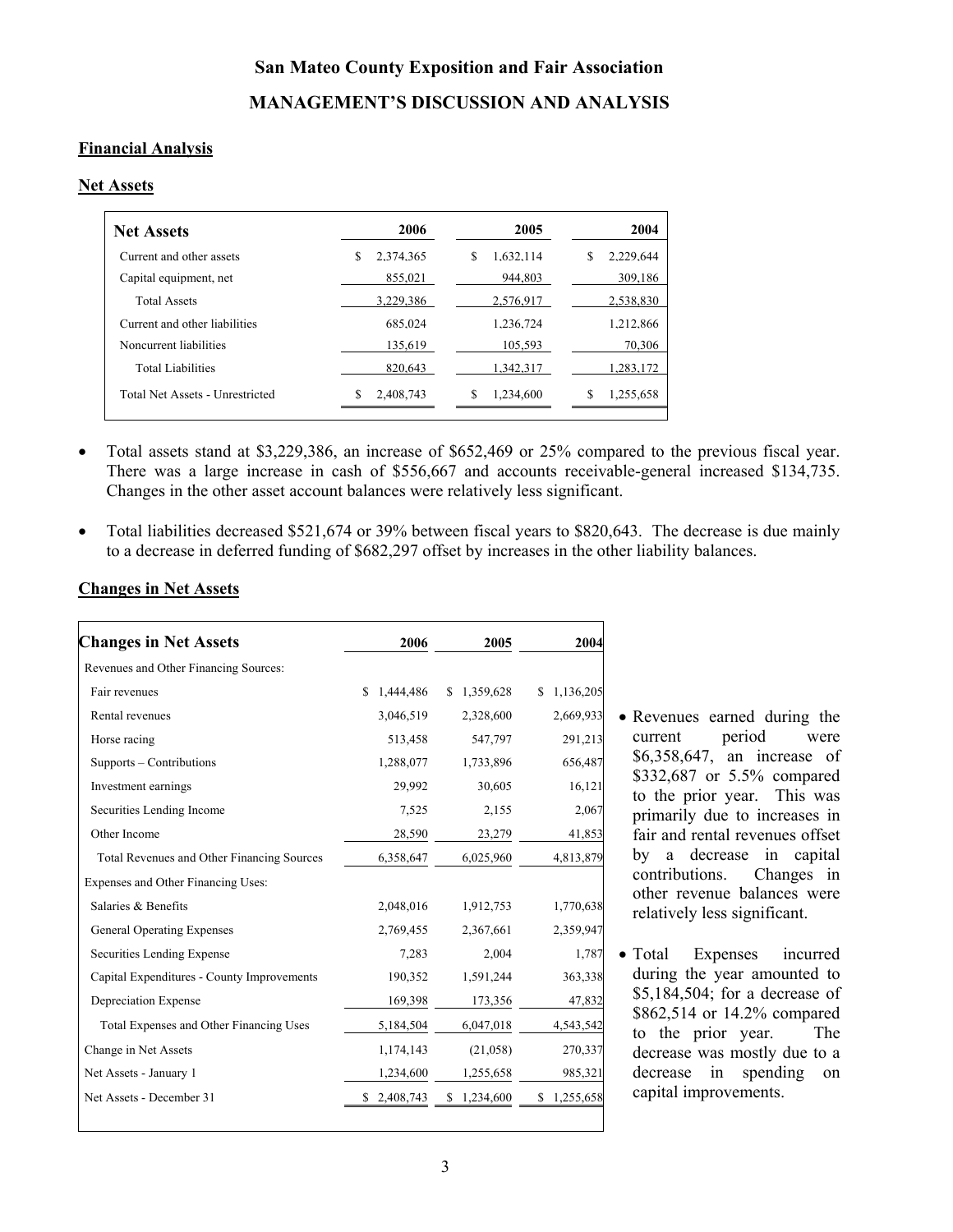## **San Mateo County Exposition and Fair Association**

## **MANAGEMENT'S DISCUSSION AND ANALYSIS**

## **Beyond FY2006**

Racing at the Bay Meadows Race Track and the continuation of the racing heritage at the annual San Mateo County Fair continues to be a priority of Management and Board of Directors of the Association.

Based on the latest information available, live racing will be held on the Bay Meadows Race Track for the 2007 season. On July 3, 2007 the California Horse Racing Board (CHRB) granted a waiver to Bay Meadows Race Track to race for the 2008 season without installing a Polytrack.

The Association has begun planning for construction of a satellite wagering facility, which should be operating by the end of 2008. The new facility would replace the existing Bay Meadows Track satellite wagering facility, and potential revenue will replace revenue currently earned by live racing, if the Association can not keep their live race dates beyond 2008.

One of the Association's priorities in 2007 will be to fully implement Event Business Management Systems (EBMS) Accounting Software. With implementation of these systems, more accurate financial information will be available in a timely manner.

## **Requests for Information**

This financial report is designed to provide a general overview of the Association's finances for all those interested. Questions concerning any of the information provided in this report, or requests for additional financial information should be addressed to San Mateo County Exposition and Fair Association, 2495 South Delaware St, San Mateo, CA 94403.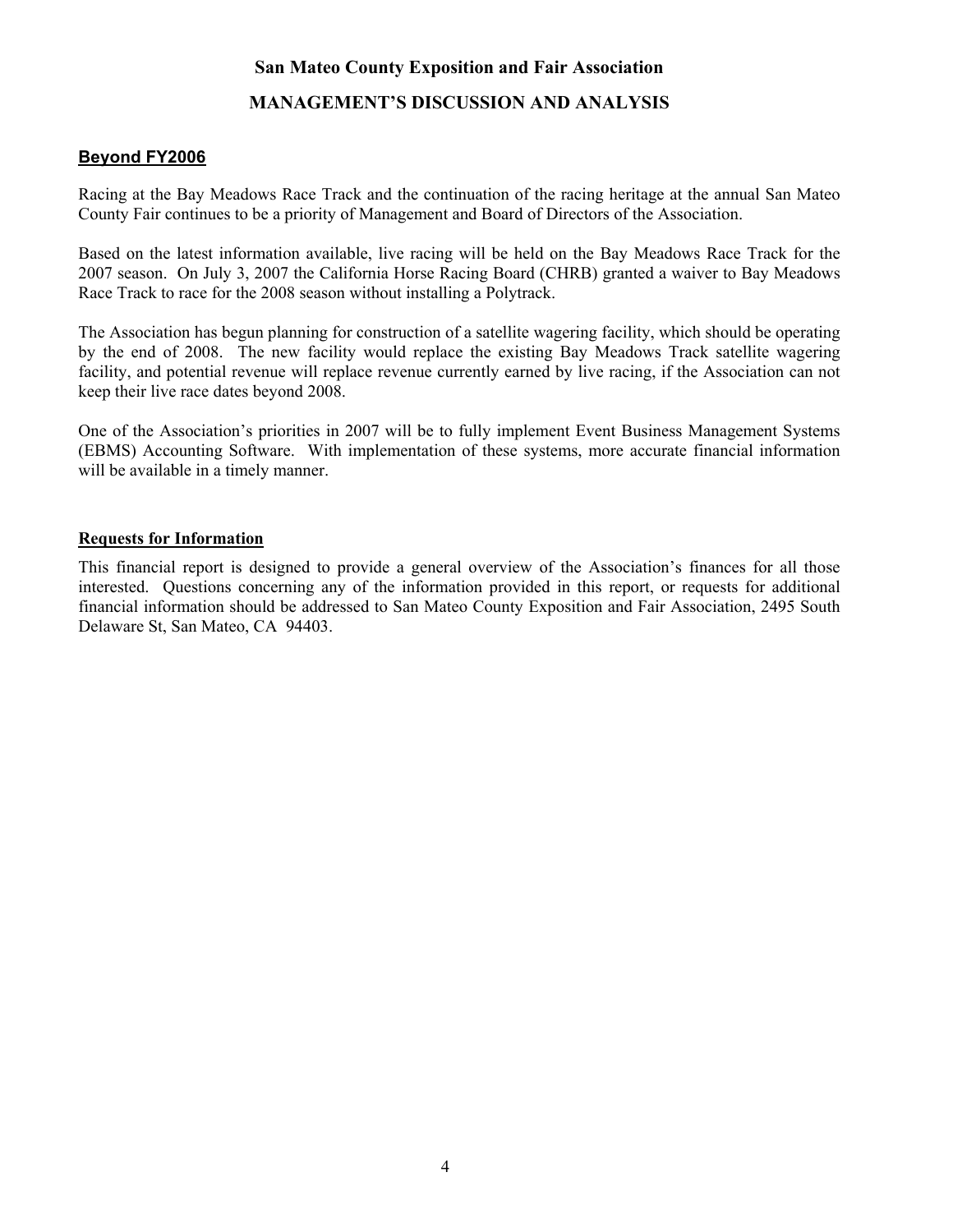## **San Mateo County Exposition and Fair Association Statements of Net Assets December 31, 2006 and 2005**

|                                                | 2006                      | 2005                       |
|------------------------------------------------|---------------------------|----------------------------|
| <b>Assets</b>                                  |                           |                            |
| <b>Current Assets:</b>                         |                           |                            |
| Cash (Note 2)                                  | \$<br>1,901,675           | \$<br>1,345,008            |
| Securities Lending Collateral (Note 2(f))      | 171,985                   | 97,859                     |
| Accounts receivable:                           |                           |                            |
| General (Note 3)                               | 239,880                   | 105,145                    |
| State Fairs and Expositions Division           |                           | 26,250                     |
| Other                                          | 20,506                    | 22,459                     |
| Prepaid expenses                               | 15,299                    | 3,546                      |
| Deferred charges                               | 25,020                    | 31,847                     |
| <b>Total Current Assets</b>                    | 2,374,365                 | 1,632,114                  |
| <b>Noncurrent Assets:</b>                      |                           |                            |
| Capital Assets, net of accumulated             |                           |                            |
| depreciation (Notes $1(c)$ , 4)                | 855,021                   | 944,803                    |
| <b>Total Noncurrent Assets</b>                 | 855,021                   | 944,803                    |
| <b>Total Assets</b>                            | 3,229,386                 | 2,576,917                  |
| <b>Liabilities</b>                             |                           |                            |
| Current Liabilities:                           |                           |                            |
| Accounts payable                               | 140,813                   | 68,303                     |
| Securities Lending Collateral Due (Note 2(f))  | 171,985                   | 97,859                     |
| Accrued payables:                              |                           |                            |
| Salaries and wages                             | 62,935                    | 23,532                     |
| Employee leave benefits - current (Note 1 (d)) | 9,087                     |                            |
| Other                                          | 81,577                    | 112,697                    |
| Advance billings                               | 176,857                   | 174,963                    |
| Advance deposits                               | 2,297                     | 40,797                     |
| Deferred funding (Note 1(c))                   | 35,871                    | 718,168                    |
| Livestock auction account                      | 3,602                     | 405                        |
| <b>Total Current Liabilities</b>               | 685,024                   | 1,236,724                  |
| Noncurrent Liabilities:                        |                           |                            |
| Employee leave benefits (Note $1(d)$ )         | 135,619                   | 105,593                    |
| <b>Total Noncurrent Liabilities</b>            | 135,619                   | 105,593                    |
| <b>Total Liabilities</b>                       | 820,643                   | 1,342,317                  |
| <b>Net Assets</b>                              |                           |                            |
| Invested in capital assets (Note $1(b)$ )      | 855,021                   | 944,803                    |
| Unrestricted                                   | 1,553,722                 | 289,797                    |
| <b>Total Net Assets</b>                        | $\mathbb{S}$<br>2,408,743 | $\mathcal{S}$<br>1,234,600 |

The notes to the financial statements are an integral part of this statement.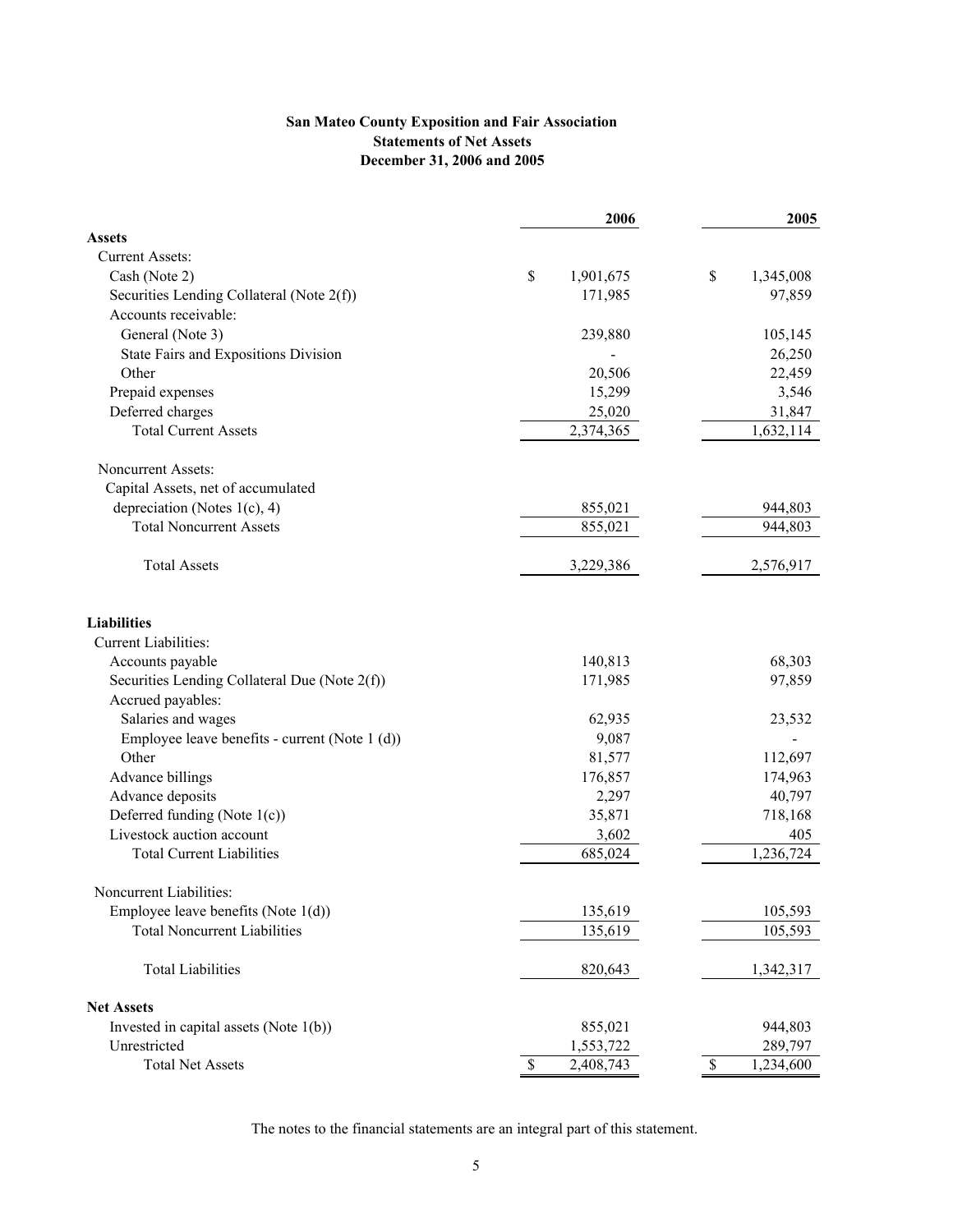## **San Mateo County Exposition and Fair Association Statements of Revenues, Expenses, and Changes in Fund Net Assets For the Years Ended December 31, 2006 and 2005**

|                                                | 2006            | 2005            |
|------------------------------------------------|-----------------|-----------------|
| <b>Operating Revenues</b>                      |                 |                 |
| Fair (Note $5(a)$ )                            | \$<br>1,444,486 | \$<br>1,359,628 |
| Rental (Note 5(b))                             | 3,046,519       | 2,328,600       |
| Horse racing                                   | 513,458         | 547,797         |
| Other                                          | 28,590          | 22,929          |
| <b>Total Operating Revenues</b>                | 5,033,053       | 4,258,954       |
| <b>Operating Expenses</b>                      |                 |                 |
| Administrative                                 | 1,525,033       | 1,311,268       |
| Maintenance                                    | 1,384,254       | 1,220,884       |
| Publicity                                      | 368,644         | 242,794         |
| Attendance/Operations                          | 595,001         | 495,993         |
| Premium                                        | 54,316          | 55,751          |
| Exhibits                                       | 195,703         | 168,443         |
| Racing                                         | 81,728          | 136,598         |
| Attractions                                    | 545,574         | 492,924         |
| Depreciation expense (Note 4)                  | 169,398         | 173,356         |
| Miscellaneous fair expense                     | 67,218          | 155,759         |
| <b>Total Operating Expenses</b>                | 4,986,869       | 4,453,770       |
| Operating Income (Loss)                        | 46,184          | (194, 816)      |
| <b>Nonoperating Revenues (Expenses)</b>        |                 |                 |
| Investment earnings                            | 29,992          | 30,605          |
| Securities Lending Income (Note $2(f)$ )       | 7,525           | 2,155           |
| Securities Lending Expense (Note 2(f))         | (7,283)         | (2,004)         |
| Contributions - noncapital                     | 118,850         | 113,500         |
| Gain on disposal of capital assets             |                 | 350             |
| <b>Total Nonoperating Revenues (Expenses)</b>  | 149,084         | 144,606         |
| Net Income (Loss) Before Capital Contributions |                 |                 |
| and Improvements                               | 195,268         | (50,210)        |
| Capital Contributions (Note 4)                 | 1,169,227       | 1,620,396       |
| Capital Improvements (Note 4)                  | (190, 352)      | (1, 591, 244)   |
| Change in Net Assets                           | 1,174,143       | (21,058)        |
| <b>Net Assets - beginning</b>                  | 1,234,600       | 1,255,658       |
| <b>Net Assets - ending</b>                     | 2,408,743<br>S  | 1,234,600<br>\$ |

The notes to the financial statements are an integral part of this statement.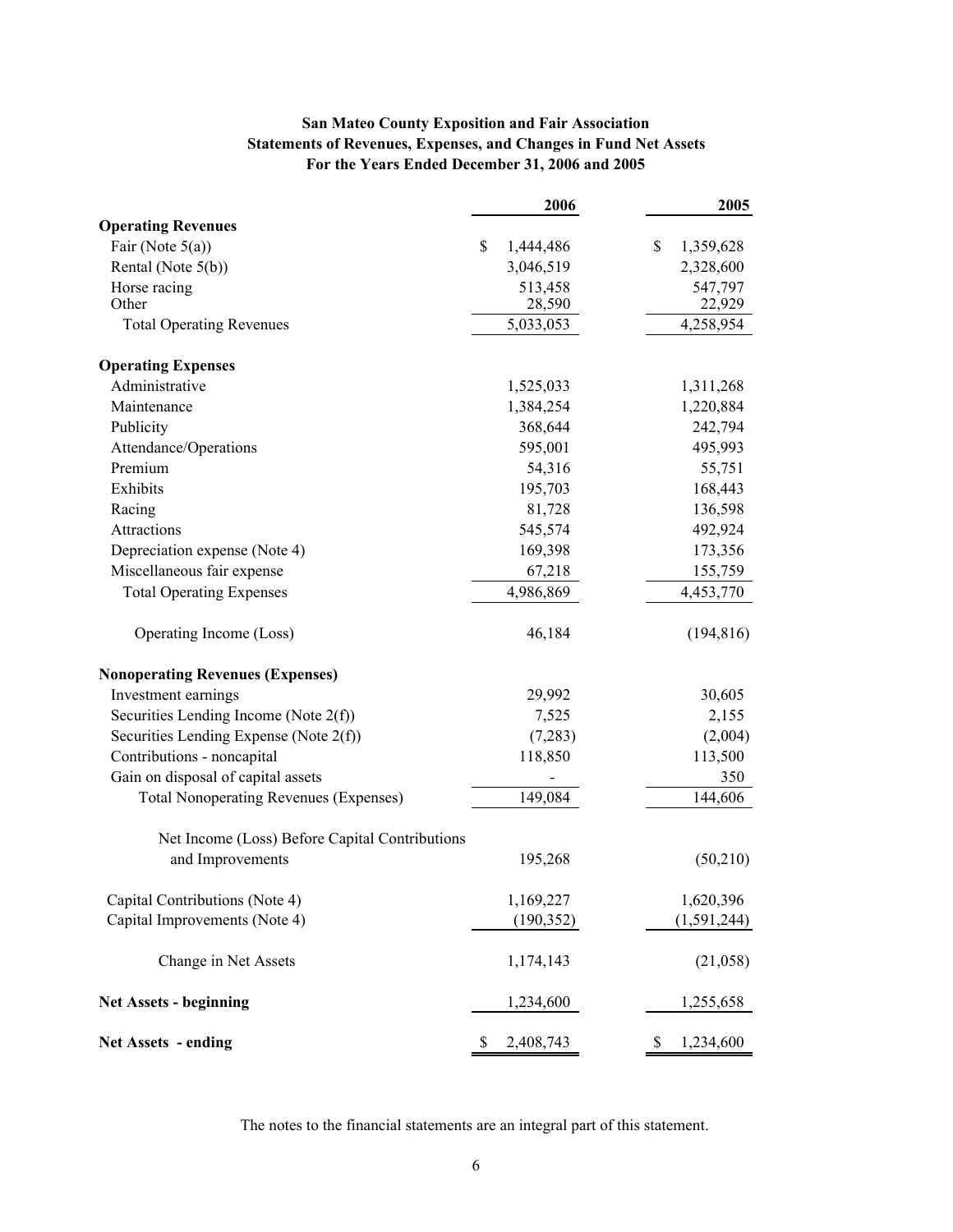## **San Mateo County Exposition and Fair Association Statements of Cash Flows For the Years Ended December 31, 2006 and 2005**

|                                                         | 2006            | 2005             |
|---------------------------------------------------------|-----------------|------------------|
| <b>Cash Flows from Operating Activities</b>             |                 |                  |
| Receipts from customers                                 | \$<br>4,866,862 | \$4,154,685      |
| Payments to suppliers                                   | (2,732,991)     | (2,365,310)      |
| Payments to employees                                   | (1,969,500)     | (1,877,771)      |
| Net Cash Provided (Used) by Operating Activities        | 164,371         | (88, 396)        |
|                                                         |                 |                  |
| <b>Cash Flows From Non-Capital Financing Activities</b> |                 |                  |
| Contributions received                                  | 118,850         | 113,500          |
| Net Cash Provided by Non-Capital Financing Activities   | 118,850         | 113,500          |
| <b>Cash Flows From Capital and Related</b>              |                 |                  |
| <b>Financing Activities</b>                             |                 |                  |
| Capital contributions                                   | 513,180         | 1,726,307        |
| Proceeds from sale of capital assets                    |                 | 350              |
| Acquisition of equipment                                | (79,616)        | (808, 973)       |
| Improvements                                            | (190, 352)      | (1, 591, 244)    |
| Net Cash Provided (Used) by Capital and                 |                 |                  |
| <b>Related Financing Activities</b>                     | 243,212         | (673, 560)       |
| <b>Cash Flows From Investing Activities</b>             |                 |                  |
| Investment earnings                                     | 30,234          | 30,756           |
| Net Cash Provided by Investing Activities               | 30,234          | 30,756           |
| Net Increase (Decrease) in Cash                         | 556,667         | (617,700)        |
| Cash - beginning of year                                | 1,345,008       | 1,962,708        |
| Cash - end of year                                      | \$<br>1,901,675 | \$1,345,008      |
| Reconciliation of Operating Income (Loss) to Net Cash   |                 |                  |
| <b>Provided (Used) By Operating Activities</b>          |                 |                  |
| Operating Income (Loss)                                 | \$<br>46,184    | \$<br>(194, 816) |
| Adjustments to Reconcile Operating Income (Loss) to Net |                 |                  |
| Cash Provided (Used) by Operating Activities:           |                 |                  |
| Depreciation expense                                    | 169,398         | 173,356          |
| Change in Assets and Liabilities.                       |                 |                  |
| (Increase) decrease in:                                 |                 |                  |
| Accounts receivable                                     | (132,782)       | (51, 371)        |
| Prepaid insurance                                       | (11, 753)       | 597              |
| Deferred charges                                        | 6,827           | (2,669)          |
| Increase (decrease) in:                                 |                 |                  |
| Accounts payable                                        | 72,510          | (37, 228)        |
| Accrued expenses                                        | 47,396          | 76,633           |
| Advance billings                                        | 1,894           | (47, 194)        |
| Deferred income                                         |                 | (26,975)         |
| Advance deposits                                        | (35,303)        | 21,271           |
| Net Cash Provided (Used) by Operating Activities        | \$<br>164,371   | \$<br>(88, 396)  |

The notes to the financial statements are an integral part of this statement.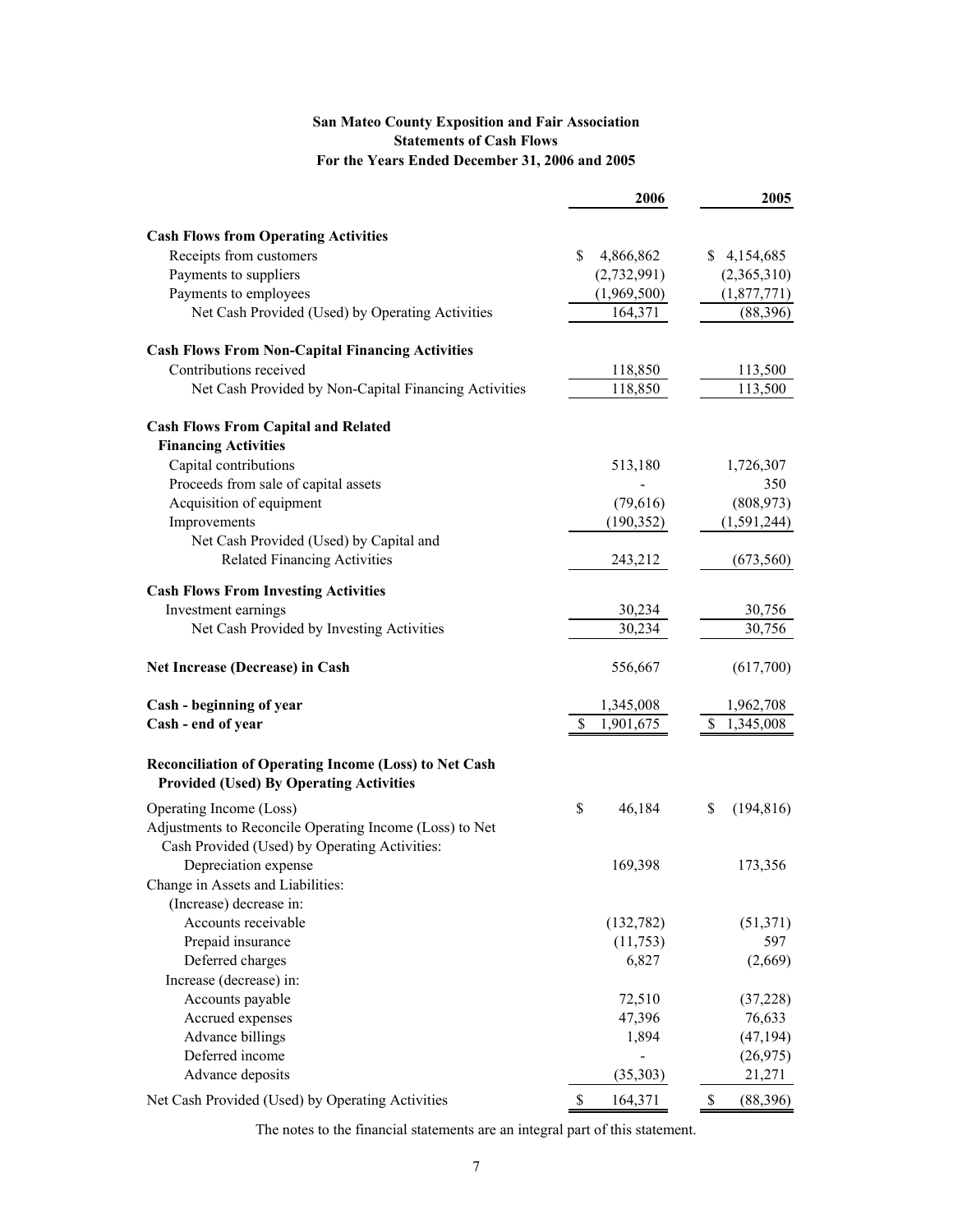#### **December 31, 2006 and 2005**

## **1. SUMMARY OF SIGNIFICANT ACCOUNTING POLICIES**

### **(a) Description of the Reporting Entity**

The San Mateo County Exposition and Fair Association (the Association) is a nonprofit organization incorporated on August 8, 1938. The Association conducts the County Fair and manages the Event Center under contract with the County of San Mateo (the County) pursuant to Section 25906 of the California Government Code. It is governed by an eleven-member board of directors appointed by the County board of supervisors.

## **(b) Measurement focus, basis of accounting, and financial statement presentation**

The financial statements are reported using the *economic resources measurement focus* and the *accrual basis of accounting*, which recognizes increases and decreases in economic resources as soon as the underlying event or transaction occurs. Under this method, revenues are recognized as soon as they are earned and expenses are recognized as soon as a liability is incurred, regardless of the timing of related cash inflows and outflows. Nonexchange transactions, in which the Association receives (or gives) value without directly giving (or receiving) equal value in exchange, include grant contributions. On an accrual basis, revenues from these contributions are recognized when all the eligibility requirements are satisfied.

All financial transactions of the Association are accounted for in an enterprise fund. An enterprise fund is used to account for operations that are financed and operated in a manner similar to private business enterprises, where the intent of the governing body is to have the costs of providing goods or services to the general public be financed primarily through user charges and where the periodic determination of net income is appropriate for accountability, management control, capital maintenance, or other purposes.

When both restricted and unrestricted net assets are available for the same purpose, restricted resources are used only after the unrestricted resources are depleted.

Cash and Cash Equivalents: Cash and cash equivalents include all monies held in banks, highly liquid investments with maturities of less than three months and cash held in the San Mateo County Investment Pool (County Pool). A portion of the cash balance is pooled with other funds of the County to earn a higher rate of return than could be earned by investing the funds individually.

Receivables: All receivables are reported at their gross value and, where appropriate, are reduced by the estimated portion that is expected to be uncollectible.

Prepaid Expense/Deferred Charges: An asset is established at the date of payment and subsequently amortized over the accounting periods that are expected to benefit from the initial payment.

Capital Assets: Since the County of San Mateo holds title to the land and buildings used by the Association (see Note 4), any capital improvements to such assets financed by the Association or its contributors are expensed in the year of acquisition. Equipment purchases over \$1,000 are capitalized and depreciated over a useful life of 3 to 10 years. Assets acquired through donations are recorded at their estimated fair value at the time of acquisition.

Net Assets: The net asset balance not invested in capital assets represents the amount available for future operations.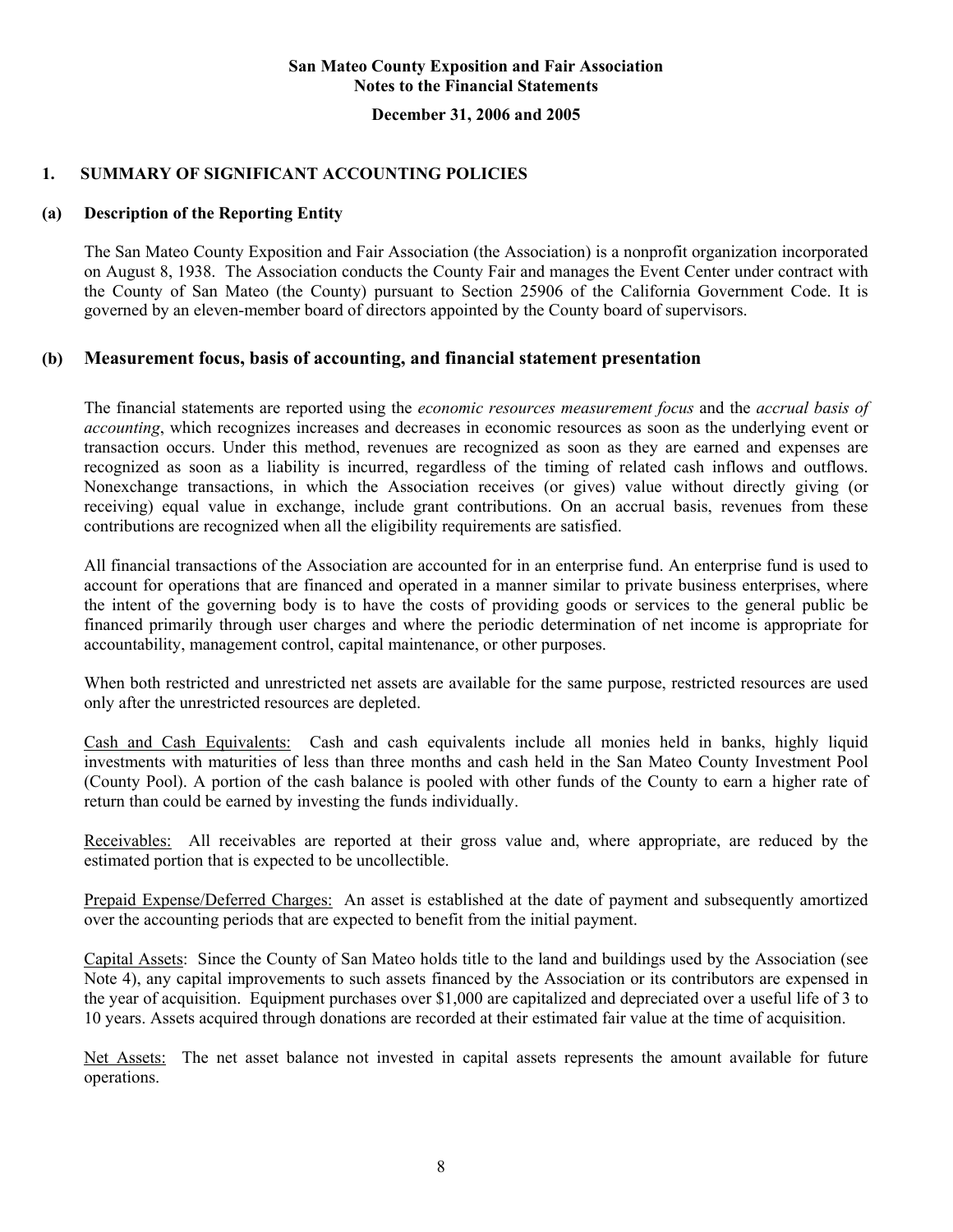### **December 31, 2006 and 2005**

## **1. SUMMARY OF SIGNIFICANT ACCOUNTING POLICIES (continued)**

## **(c) Deferred Funding**

Unused portions of amounts received for capital improvements or other activities are recorded as deferred funding until those capital improvements and activities are accomplished.

### **(d) Employee Leave Benefits**

The liability for unpaid employee leave benefits is computed at the end of each year and includes the liability for unused holiday, compensatory, personal, vacation and 20% of unused sick leave which has accrued and has not been paid, up to the limits set forth in the Association's administrative policies. The total liability for compensated absences is segregated between short-term and long-term in the *statement of net assets*. The short-term portion is determined to be the amount due to employees for future absences that is attributable to services already rendered and expected to be paid during the next fiscal year.

The current and long-term portion of the employee leave benefits liability recorded in the *statement of net assets* is \$9,087 and \$135,619, respectively.

### **(e) Use of Estimates**

The preparation of basic financial statements in conformity with accounting principles generally accepted in the United States of America requires management to make estimates and assumptions that affect certain reported amounts and disclosures. Accordingly, actual results based on subsequent events could differ from those estimates.

## **(f) Income Taxes**

The Association falls under the purview of Section  $501(c)(3)$  of the Internal Revenue Code and corresponding California Revenue and Taxation Code provisions. As such, it is not subject to federal or state income taxes.

### **(g) Reclassification**

Certain amounts presented in the prior year data have been reclassified in order to be consistent with the current year's presentation.

## **2. CASH AND CASH EQUIVALENTS**

### **(a) Cash**

A portion of the cash balance reported on the *statement of net assets* is pooled with other funds in the County Pool, which is a governmental investment pool managed and directed by the elected San Mateo County Treasurer. The County Pool is not registered with the Securities and Exchange Commission. An oversight committee, comprised of local government officials and various participants, provide oversight to the management of the fund. The Association is a voluntary participant in the County Pool.

Cash and cash equivalents in the County Pool are reported at fair value, as required by GASB 31. The change in fair value for the year is recorded as unrealized gain or loss and reported as part of interest earnings. Fair value is based on information provided by the County Treasurer. The fair value of cash and cash equivalents held in the County Pool as of December 31, 2006 was \$1,090,822 and the book value was \$1,110,683. For the year ended December 31, 2005 the fair value of cash and cash equivalents approximated book value.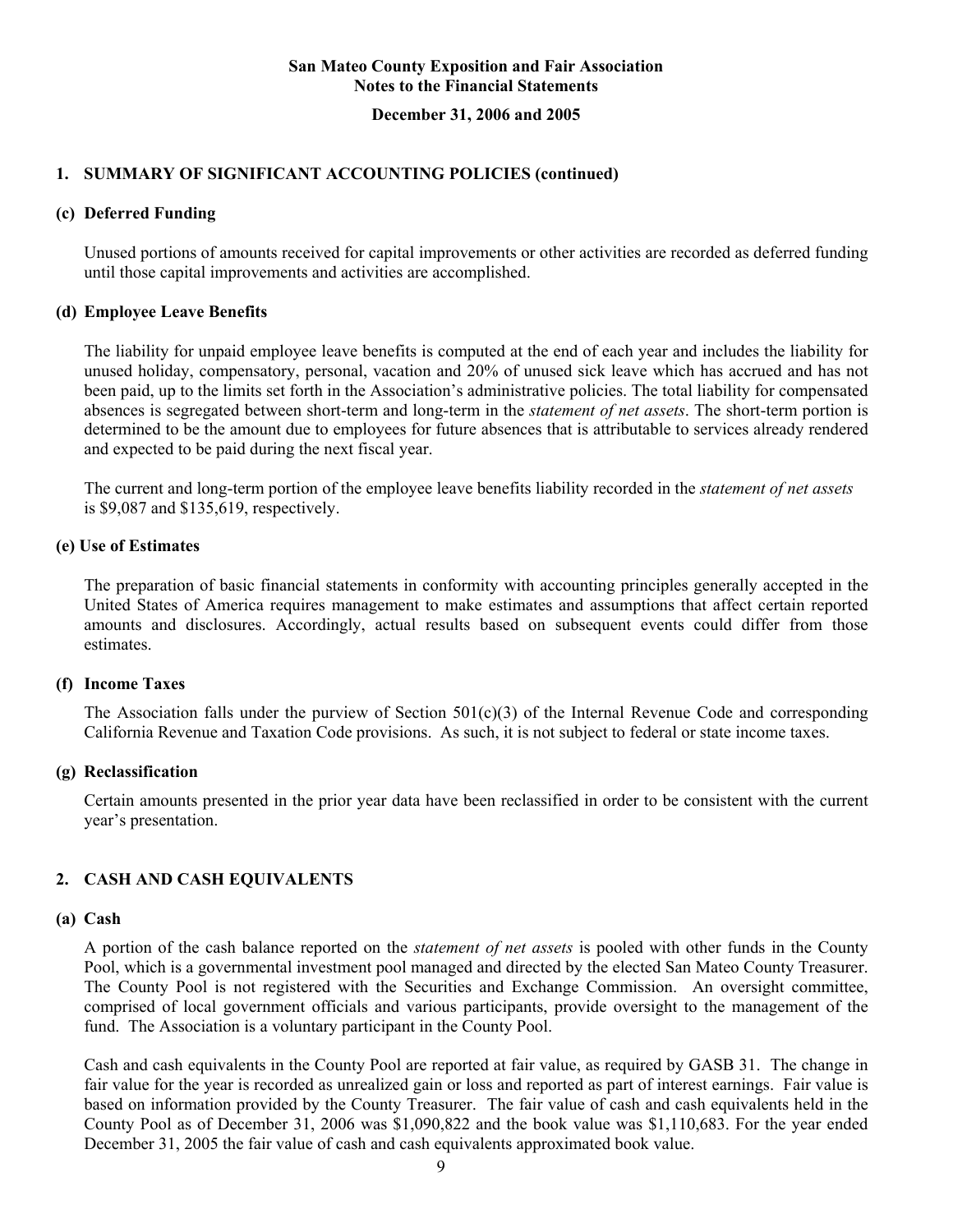## **December 31, 2006 and 2005**

## **2. CASH AND CASH EQUIVALENTS (continued)**

 For purposes of the accompanying statements of cash flows, the Association considers its equity in the County Pool to be cash equivalents.

## **(b) Authorized Investments of the County Pool**

The County Pool's Investment Policy and the California Government Code allow the County Pool to invest in the following, provided the credit ratings of the issuers are acceptable to the County Pool. The following also identifies certain requirements of the County Pool and California Government Code that address interest rate risk, credit risk, and concentrations of credit risk:

|                                    |             | Minimum   | Maximum       | Maximum %     |
|------------------------------------|-------------|-----------|---------------|---------------|
|                                    | Maximum     | Credit    | % Allowed     | Investment    |
| Authorized Investment Type         | Maturity    | Quality   | in Portfolio  | in One Issuer |
| U.S. Treasury Obligations          | 15 years    |           | 100           | 100           |
| Obligations of U.S. Agencies or    |             |           |               |               |
| government sponsored               |             |           |               |               |
| enterprises                        | 15 years    |           | 100           | 100           |
| <b>Bankers</b> acceptances         | 180 days    | $A-1/P-1$ | 15            | 10            |
| Collateralized time deposits       |             |           |               |               |
| within the state of California     | 1 year      |           | 30            | 10            |
| Negotiable certificates of deposit | 5 years     |           | 10            | 5             |
| Commercial paper/Floating rate     | 270 days or |           |               |               |
| notes                              | less        | $A-1/P-1$ | 40            | 10            |
| Repurchase agreements              | 1 year      |           | 100           | 50            |
| Reverse repurchase agreements      | 92 days     |           | 20            | 20            |
| Corporate bonds and medium         |             |           |               |               |
| term notes                         | 5 years     | A         | 30            | 10            |
|                                    |             |           | Up to the     |               |
| Local Agency Investment Fund       |             |           | current state |               |
| (LAIF)                             |             |           | limit         |               |
| Shares of beneficial interest      | 30 days     |           | 10            | 5             |
| Mortgage backed securities         | 5 years     | A         | 20            | 5             |

At December 31, 2006, the County Pool was invested in the following securities:

|                              |                      |                     | Maturity |             |
|------------------------------|----------------------|---------------------|----------|-------------|
| <b>Investment Type</b>       | <b>Interest Rate</b> | <b>Maturities</b>   | (Years)  | Rating      |
|                              | 2.625%               |                     | 0.82     |             |
| U.S. government securities   | 4.875%               | $5/15/08 - 5/31/11$ |          | AAA         |
| U.S. Government agency       |                      |                     |          |             |
| securities                   | $2.10\% - 5.50\%$    | 7/12/06-04/2/14     | 0.34     | AAA         |
| Certificate of deposit       | $4.73\% - 5.05\%$    | $7/7/06 - 12/1/06$  |          | $AA-$       |
| Commercial paper-discount    | 5.02%-5.25%          | $7/5/06 - 8/1/06$   | 0.01     | $A-1$       |
| Corporate bonds              | $2.50\% - 5.75\%$    | $7/1/06 - 4/25/11$  | 0.18     | $A A A - A$ |
| Asset-backed securities      | $4.14\%$             | 1/15/08             | 0.01     | AAA         |
| Floating rate securities     | 5.07%-5.56%          | 1/15/08             | 0.03     | $AAA-A$     |
| Local Agency Investment Fund |                      |                     |          |             |
| (LAIF)                       | 4.53%                | On Demand           |          | Unrated     |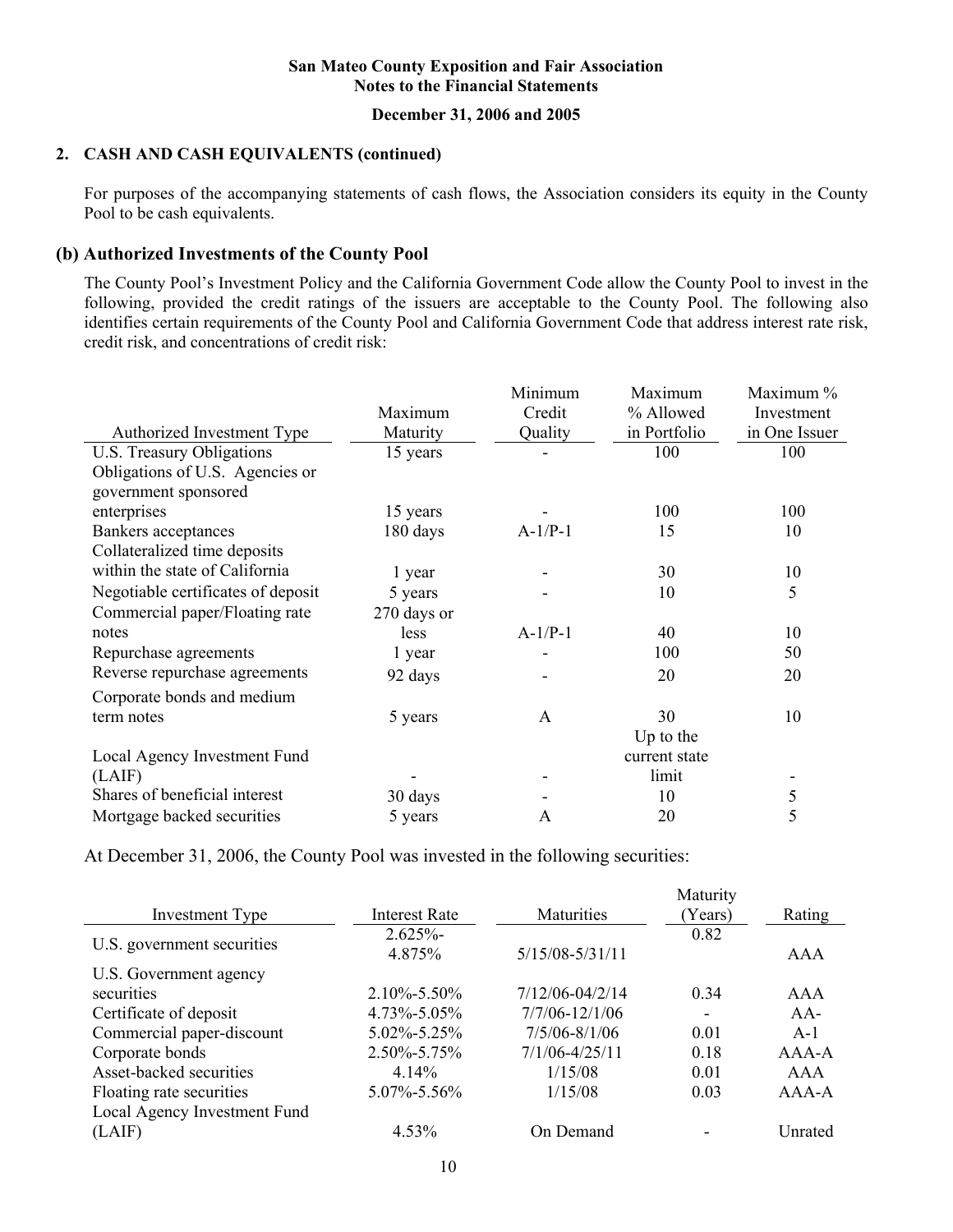### **December 31, 2006 and 2005**

## **2. CASH AND CASH EQUIVALENTS (continued)**

### **(c) County Pool: Credit Risk**

Credit risk is the risk that an issuer of an investment will not fulfill its obligation to the holder of the investment. This is measured by the assignment of a rating by a nationally recognized statistical rating organization*.*

State law and the San Mateo County's Investment Policy limits County Pool investments in commercial paper to the rating of A-1 by Standards & Poor's or P-1 by Moody's Investors Service. State law and the San Mateo County's Investment Policy also limit County Pool investments in corporate bonds to the rating of A by both Standards & Poor's and Moody's Investors Service. The County Pool does not have credit limits on government agency securities.

#### **(d) County Pool: Interest Rate Risk**

Interest rate risk is the risk that changes in market interest rate will adversely affect the fair value of an investment. Generally, the longer the maturity of an investment, the greater the sensitivity of its fair value to change in market interest rate. One of the ways the County Pool manages its exposure to interest rate risk is by purchasing a combination of shorter term and longer term investments and by timing cash flows from maturities so that a portion of the portfolio is maturing or coming close to maturity evenly over time as necessary to provide the cash flow and liquidity needed for operations*.* 

The County Pool monitors the interest rate risk inherent in its investment portfolio by measuring its weighted average maturity, which at December 31, 2006, was 1.39 years. The San Mateo County Investment Policy limits the weighted average maturity to 5 years.

### **(e) County Pool: Concentration of Credit Risk**

State law restricts the County's investments in commercial paper to 40% of its investment pool and to 10% per issuer. State law also limits the County's investment in corporate bonds and medium term notes to 30% of its investment pool and to 10% per issuer. At December 31, 2006, the County had 6% of its investment pool in Federal Home Loan Mortgage Corporation, 9% in Federal Home Loan Bank, 16% in Federal Home Loan Association, 15% in commercial paper and 22% in corporate bonds and medium term notes. The County did not have 5% or more of its net investment in commercial paper, corporate bonds or medium term notes of a single organization.

### **(f) Securities Lending Transactions**

State Statutes and San Mateo County's Investment Policy permits the use of a securities lending program with its principal custodian bank. The investment policy allows the custodial bank to lend up to 20% of the portfolio within the guidelines of the investment policy. The custodial agreement authorizes the bank to loan securities in the County Pool. The loaned securities represent securities on loan to brokers or dealers by the County Pool. The County receives a fee from the borrower for the use of the loaned securities. If loaned securities are not returned by the borrower, the County's Custodian is responsible for replacement of the loaned securities with similar securities. All securities loan agreements can be terminated on demand within a period specified in each agreement by either the County or borrowers

The loaned securities as of December 31, 2006 and 2005 consisted of U.S. Treasury notes and bonds, U.S. government securities, and corporate bonds. In return, the County receives collateral in the form of cash or securities equal to at least 102% of the transferred securities plus accrued interest for reinvestment. Cash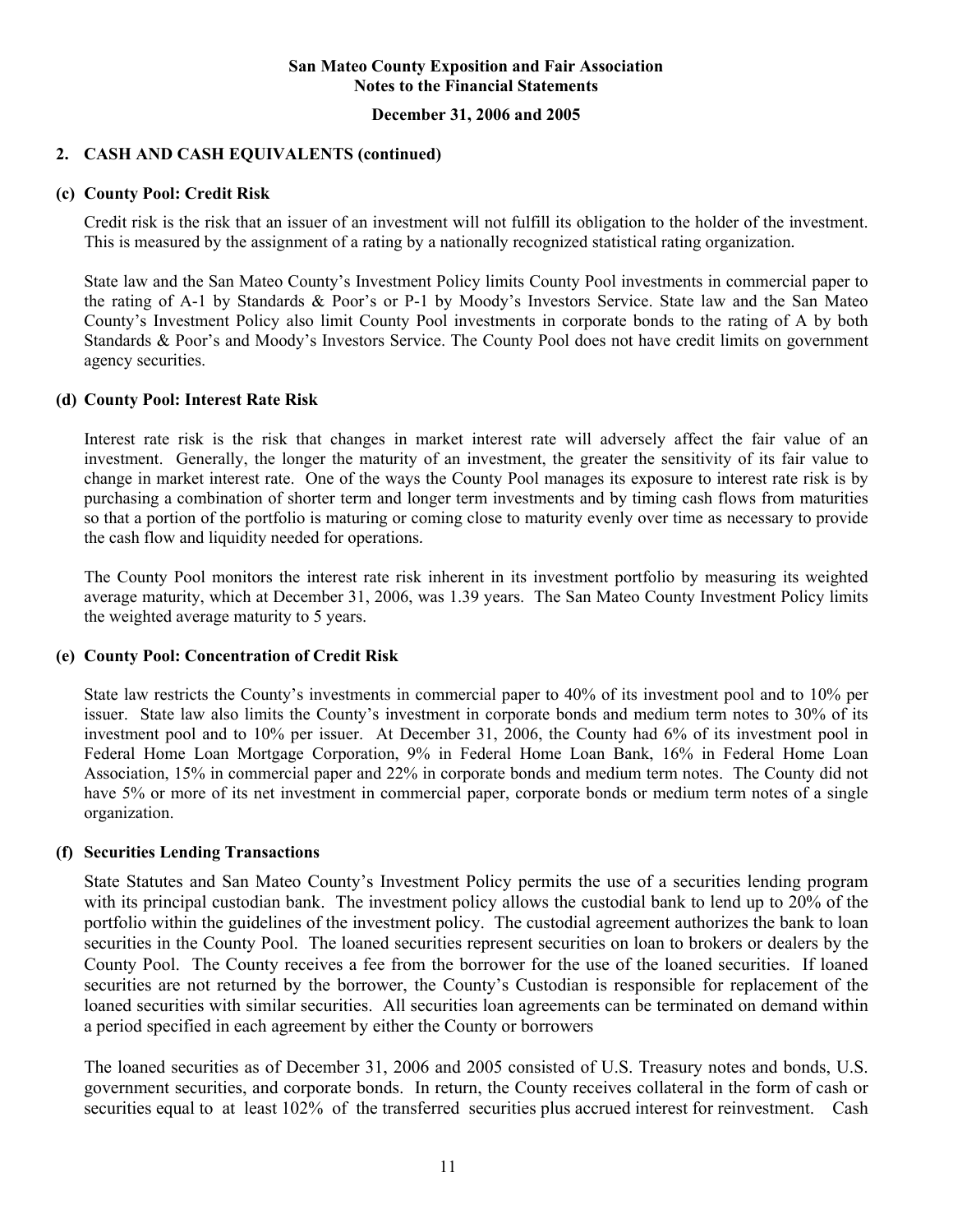### **December 31, 2006 and 2005**

## **2. CASH AND CASH EQUIVALENTS (continued)**

collateral is invested in the lending agent's short-term investment pool, which at year-end has a weighted average maturity of one day. At year-end, all of the cash collateral was invested in repurchase agreements with weighted average maturity of 3 days (2005: 15.4 days). The repurchase agreements are held by Bank of New York in the County's name and were rated AAA by Standards and Poor's at December 31, 2006 and 2005.

The relationship between the maturities of the investment pool and the County's loans is affected by the maturities of the securities loans made by the other entities that use the agent's pool, which San Mateo County cannot determine. Securities lending collateral represents investments in an investment pool purchased with cash collateral that may not be pledged or sold without default by the borrower.

Total cash collateral as of December 31, 2006 and 2005 amounted to \$171,985 and \$97,859, respectively. The value of underlying securities loaned by the County Pool as of December 31, 2006 and 2005 amounted to \$168,781 and \$95,963, respectively.

The Association does not have any exposure to credit risk related to the securities lending transactions as of December 31, 2006 and 2005, because the amounts owed to borrowers exceed the amounts the borrowers owe to the County Pool.

### **(g) Deposits with Financial Institutions: Custodial Credit Risk**

Custodial credit risk for *deposits* is the risk that, in the event of the failure of a depository financial institution, a government will not be able to recover its deposits or will not be able to recover collateral securities that are in the possession of an outside party. The custodial credit risk for *investments* is the risk that in the event of the failure of the counterparty to a transaction, an entity will not be able to recover the value of its investment or collateral securities that are in the possession of another party.

As of December 31, 2006, \$353,102 (2005: \$436,322) of the Association's deposits with financial institutions was in excess of federal depository insurance limits.

## **3. ACCOUNTS RECEIVABLE - GENERAL**

At December 31, 2006 and 2005, the accounts receivable - general balance composed of the following:

|                                            | 2006      | 2005                     |
|--------------------------------------------|-----------|--------------------------|
| Total accounts receivable – general        | \$333,332 | 111,057<br>$\mathcal{S}$ |
| Less: allowance for uncollectible accounts | (93, 452) | (5.912)                  |
| Accounts Receivable – general, net         | \$239,880 | 105,145<br>S.            |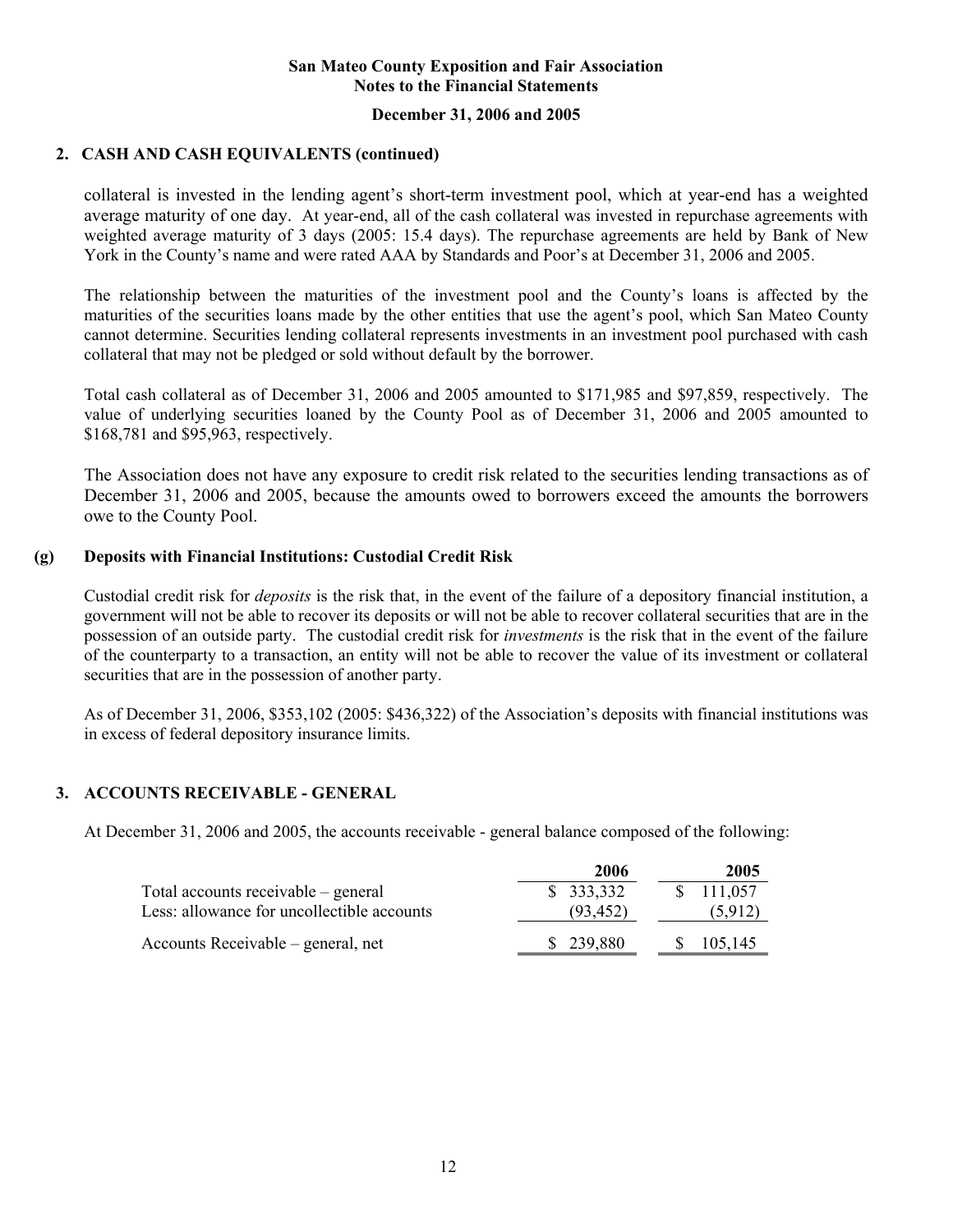## **December 31, 2006 and 2005**

## **4. CAPITAL ASSETS**

Capital assets are comprised of equipment owned by the Association. A summary of changes in capital assets is presented below.

Summary of changes in capital assets:

|                                                                    | <b>Balance</b><br>1/1/2005 | <b>Additions</b> | <b>Retirements</b> | <b>Balance</b><br>12/31/2005 |
|--------------------------------------------------------------------|----------------------------|------------------|--------------------|------------------------------|
| Equipment financed by the Association                              | \$1,041,452                | 808,973<br>S.    | (8,264)<br>\$      | \$1,842,162                  |
| Less: accumulated depreciation                                     | (732, 266)                 | (173, 356)       | 8,264              | (897, 359)                   |
| Investment in Equipment, net of<br><b>Accumulated Depreciation</b> | 309,186                    | 635,617<br>S.    | -S                 | \$944,803                    |
|                                                                    |                            |                  |                    |                              |
|                                                                    | <b>Balance</b><br>1/1/2006 | <b>Additions</b> | <b>Retirements</b> | <b>Balance</b><br>12/31/2006 |
| Equipment financed by the Association                              | \$1,842,162                | 79,616<br>S      | \$                 | \$1,921,778                  |
| Less: accumulated depreciation                                     | (897, 359)                 | (169, 398)       |                    | (1,066,757)                  |

Land and buildings are owned by the County and are made available to the Association for its use under the terms of the contract with the County. Improvements to land and buildings are made subject to County approval and are funded jointly by the Association, the State and the County. Improvements to County owned land and buildings are expensed in the year incurred. For the year ended December 31, 2006, the associated spent \$190,352 (2005: \$1,591,244) for improvements to land and buildings owned by the County.

In 2004, the City of San Mateo Redevelopment Agency (RDA) awarded a grant of \$3,000,000 to the Association for use towards improvements to the County owned land and buildings. As of December 31, 2006, the Association received \$2,967,413 from the RDA and \$32,587 is recorded as a receivable.

## **5. REVENUES**

#### **(a) Fair Revenues**

Fair revenues are mainly from fees charged for admission to the Annual Fair. Commercial space rentals, sponsorships, parking, and a percentage of carnival and concession revenues are also included in fair revenues.

### **(b) Rental Revenues**

The Association rents out its buildings and grounds during the year for a variety of events. Included in the rental revenues are rents charged for the use of the building and facilities, labor, parking, a percentage of concessions, and equipment rental fees.